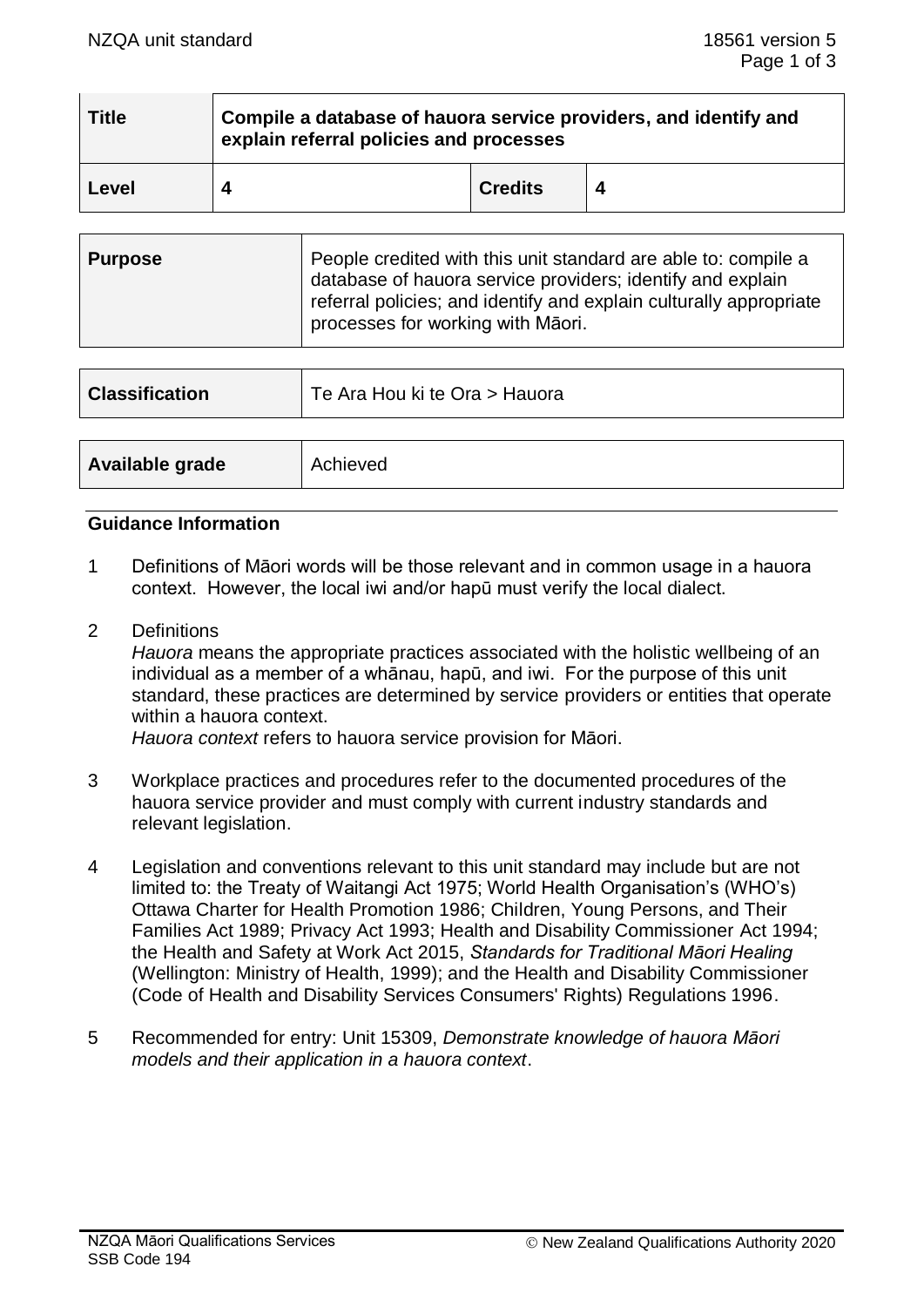## **Outcomes and performance criteria**

## **Outcome 1**

Compile a database of hauora service providers.

Range evidence of ten hauora providers, relevant to your work.

## **Performance criteria**

1.1 Service provider details are included.

Range name of organisation, physical address, telephone numbers, email address, key contact person, services offered, social media.

#### **Outcome 2**

Identify and explain referral policies

#### **Performance criteria**

2.1 Referral policies are explained in accordance with organisational practices and procedures.

> Range policy, orientation, training, handbook; evidence of one organisation is required.

## **Outcome 3**

Identify and explain culturally appropriate processes for working with Māori.

Range organisation as identified in Outcome 2.

#### **Performance criteria**

3.1 Referrals processes are explained in relation to tikanga.

Range Referral processes may include but are not limited to  $-$  mihimihi, whakatau, kai, kōrerorero, waiata, karakia; evidence of three is required.

| <b>Planned review date</b> | 31 December 2022 |
|----------------------------|------------------|
|----------------------------|------------------|